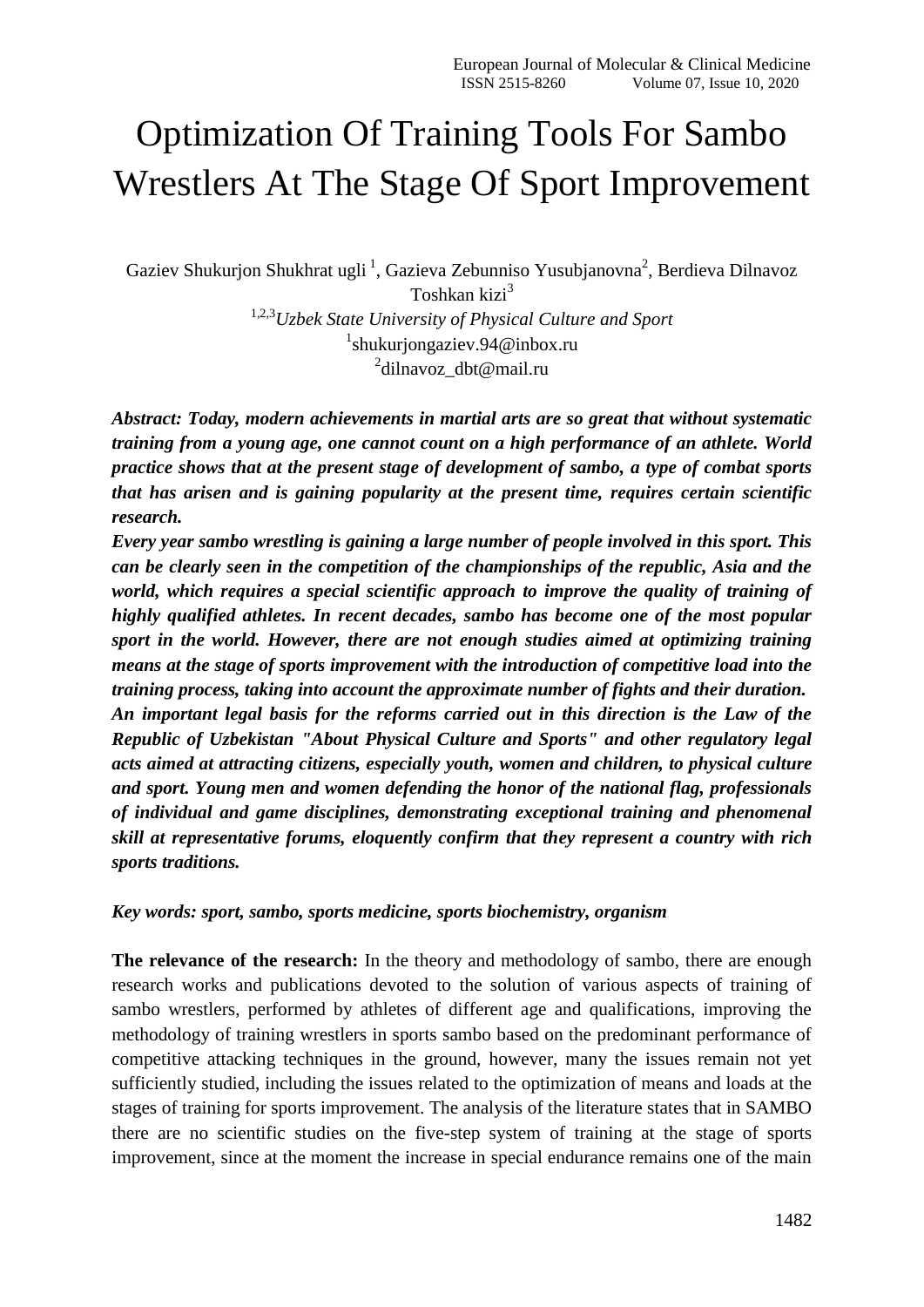tasks. Therefore, the questions of optimization of training means at the stage of sports improvement are relevant today.

# **1. INTRODUCTION**

Modern world literature shows that most works on the types of wrestling are devoted to the methodological aspects of sports training management, including physical training, as well as its sections of technical tactical and psychological training [Zakirov DR, 2012; Pankov A.V., 2008; Ryabinin S.A., 2007; Mc Gulgan M.R. 2010; Korzhenevsky A.L., 2017; A. Taymazov, 2017]. Since all types of combat sports are associated with the manifestation of endurance, the question of the effectiveness of certain exercises aimed at developing the special preparedness of an athlete remains relevant.

Tumanyan G.S. emphasized the extreme importance of observing the principle of individualization through an adequate choice of means and methods of training, determining personal competitive characteristics, planning and monitoring the course of the training process.

At present, the most studied scientific aspects in combat sports, in particular in sambo, are such as optimization of loads at the initial stages of training [Nazarenko D.Yu., 1998; Nikitushkin V.G., 2009; Ermakov, V.A. 2015; Vorobiev VA, 2012.], optimization of technical and tactical training [Vorobiev VA, 2012., Ishkov AV, 2004; Kondakov AM, 2010], optimization of means and methods of recovery [Rapoport OA, 2005; Bondarchuk T.V., 2006; Bulanov Y.B., 2003; Gogunov E.N., 2000; Dubrovsky V.I., 2003; Ksendozov V.O., 2006; Matveev L.P., 2004; Platonov V.N., 2004; Tarasenko M.V., 2000; Titarenko E.V., 2007.].

The aim of the research is to increase the level of pre-competitive readiness of highly qualified sambo wrestlers at the stage of sports improvement.

# **Research objectives:**

to analyze the accounting of the competition load of the educational and training process in the precompetitive period at the stage of sports improvement;

to determine the structure and content of the means of training sambo wrestlers at the stage of sports improvement, taking into account the Dynamic of the state of the body for successful recovery;

to develop a five-stage training system to increase the special-motor and technical-tactical readiness of sambo wrestlers, as well as take into account the Dynamic of the development of the number of turns and throws performed during the wrestling;

to substantiate experimentally the practical significance of the five-stage training system, taking into account the physical and functional readiness of sambo wrestlers at the stage of sports improvement.

**The object of the research** is the Dynamic of the development of general and special readiness of sambo wrestlers at the stage of training for sports improvement, the educational and training process of qualified sambo wrestlers involved in the physical culture and sports society "DYNAMO" under the National Guard of the Republic of Uzbekistan and the sports and recreation complex "JAR" under the Ministry of Internal Affairs of the Republic of Uzbekistan.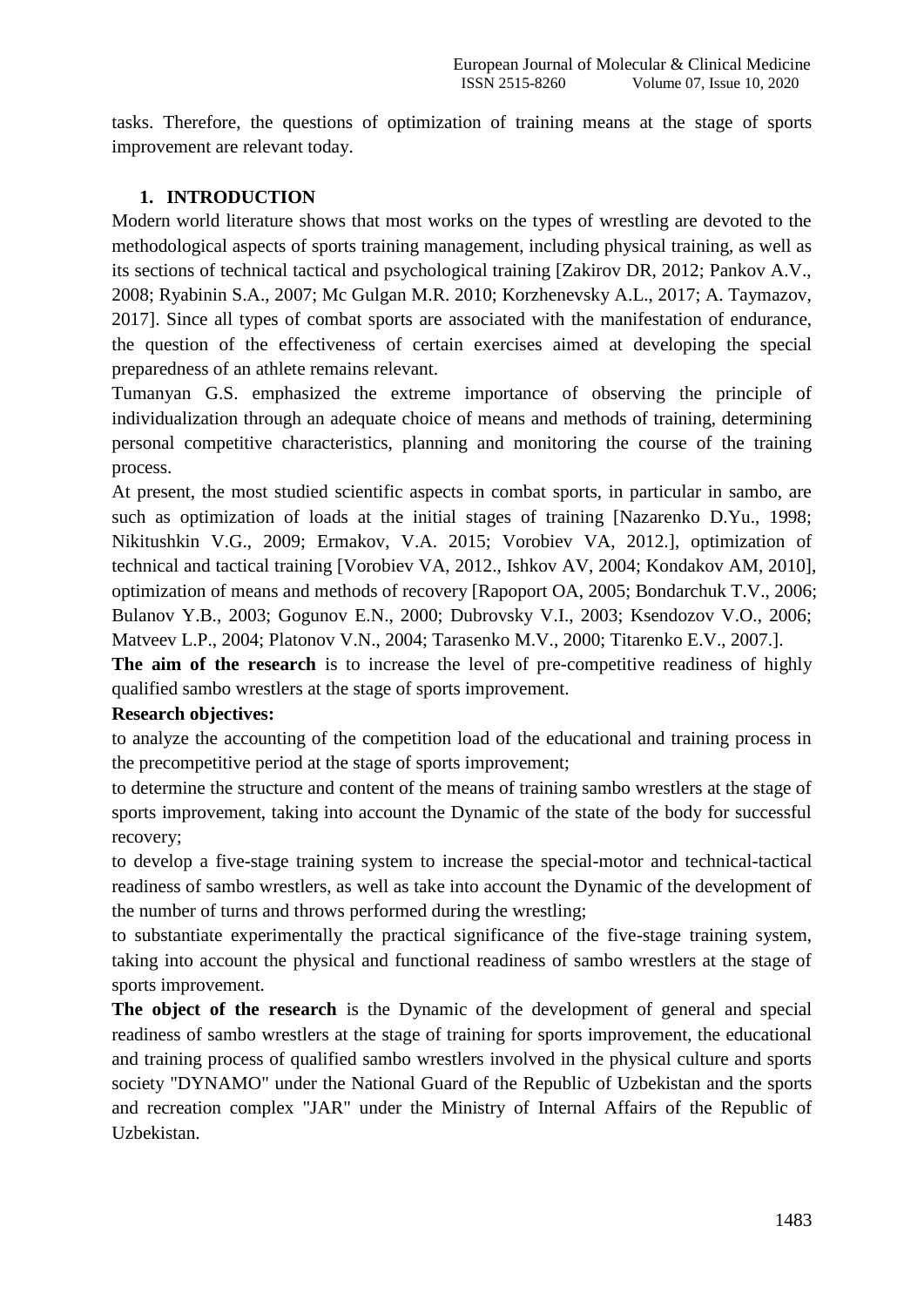**The subject of the research** is the process of using a five-stage system of training loads during the period of pre-competitive readiness of highly qualified sambo wrestlers at the stage of sports improvement.

# **2. RESEARCH METHODS:**

analysis of scientific and methodological literature, questionnaires; pedagogical observations; medical and biological research methods; control tests on a five-stage program for increasing general and special physical fitness; pedagogical experiment; mathematical and statistical analysis of the data obtained.

# **The practical results of the research are as follows:**

the "five-stage system of training loads" of training sambo wrestlers was developed and introduced into the process of educational-training sessions as optimization of training means at the stage of sports improvement, which increases the effectiveness of special endurance and technical-tactical skill in the pre-competition period;

the optimal variants of planning training mean and loads in microcycles of different duration of the pre-competition period were experimentally substantiated, the research results were introduced into the training process of sambo wrestlers who train in the sports society "DINAMO" and the sports and recreation complex "JAR" in the Tashkent, for which there are acts of implementation.

**Organization of the experiment.** The structure of general and special physical readiness of sambo wrestlers of 18-20-year-old was investigated taking into account the influence of training means and imitation of competitive activity.

The research was carried out in three stages during 2019-2020.

At the first stage - the exploratory stage - the scientific and methodological literature on the topic of the dissertation was studied and analyzed, the goal, research tasks and research methods were determined, the results of the questionnaire survey of coaches and qualified wrestlers were analyzed according to the importance of the ratio of sports qualifications of those involved; taking into account qualifications when distributing training loads; the values of the weight category of an athlete by the ratio of the training load; accounting for funds to increase overall physical and financial performance; measures to increase GPP and SPP with the value of the training load dosage; the importance of the training load in the preparatory period at the stages of sports improvement preparation with an emphasis on competitive circles; the ratio of GPP and SPP during training for junior sambo wrestlers in mesocycles; accounting of the time and circles of training bouts on the day of the struggle, the existing expert assessments were analyzed. In order to confirm the relevance of the research topic, the features of the existing methodology for training sambo wrestlers were determined. At this stage of the work, the trainers were questioned, the total number of those who participated in the questionnaire was 11 people.

At the second stage, the main experiment was carried out. Two groups of sambo wrestlers were singled out, the sports experience of which is on average 9 years, the level of physical development and the level of physical fitness are approximately at the same level. Thus, the main experiment involved two equivalent groups of sambo wrestlers (control and experimental), 30 people each. At the same time, the athletes of the control group trained according to the standard method, and the subjects of the experimental group, with the same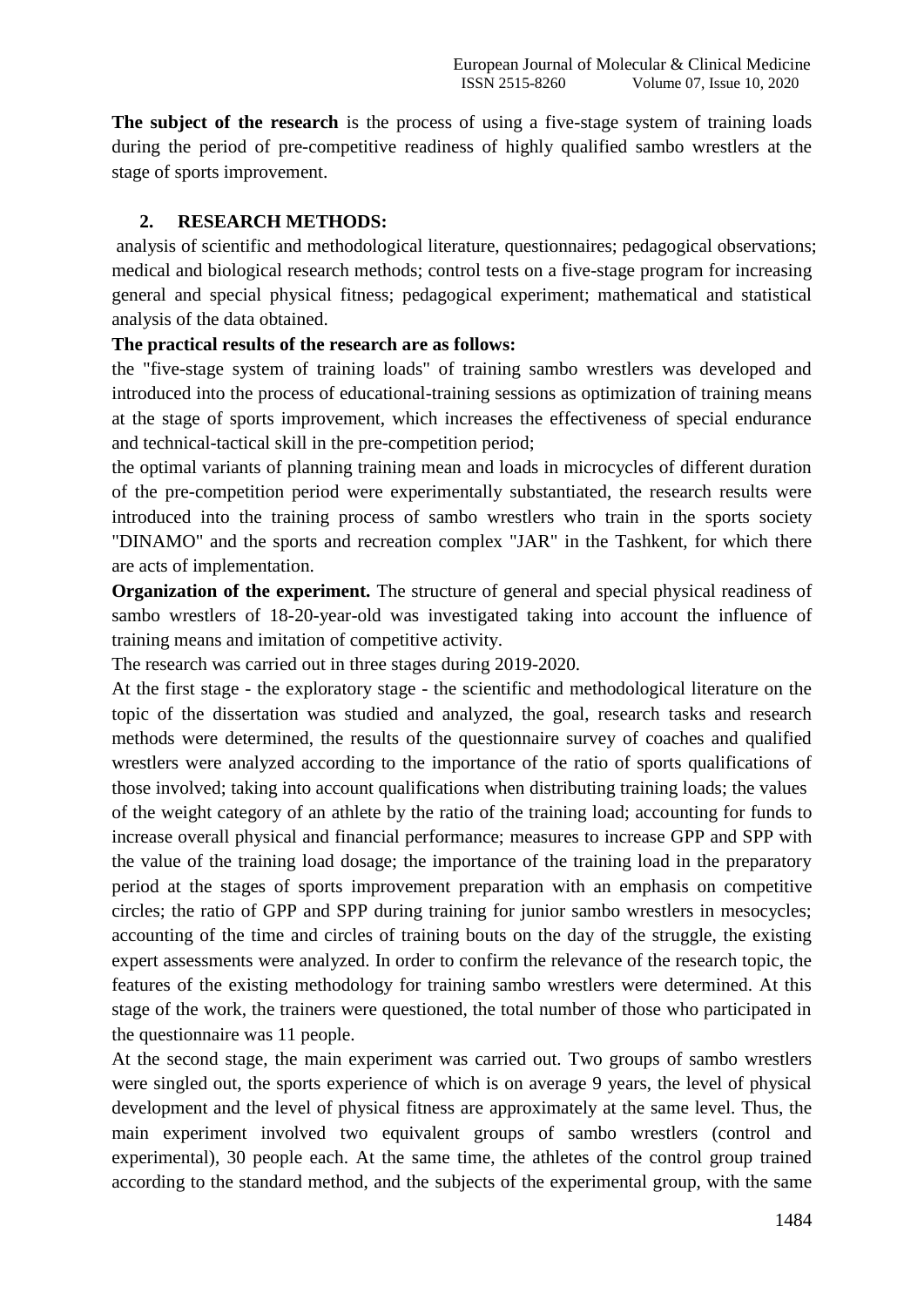total load volume, trained according to the program which we developed. At the ascertaining stage, according to 6 tests characterizing the general and special preparedness of sambo wrestlers, the degree of interconnection between individual manifestations of physical qualities was established and the factor structure of the physical fitness of the tested was determined. To assess the level of physical development, physique features of sambo wrestlers, anthropometric research methods were carried out. On the basis of the indicators of the total body size of sambo wrestlers, the features of similarity and differences in the index of the "Ketle" weight-growth index were revealed in a comparative aspect, taking into account the weight category. To determine the prospects of athletes, the range of adaptive capabilities of sambo athletes to fulfill muscle loads, to identify the reserve capabilities of the cardio-respiratory system, integrative and informative indicators, as well as hemodynamic indicators at rest, during exercise and after exercise (HR - heart rate, BP - blood pressure, systolic pressure, systolic pressure, pulse pressure).

At the third stage of the research, the final assessment of the state of physical development and physical fitness of the examined sambo wrestlers was given after the application of the program we developed. The stated organization of the experimental research made it possible to obtain the necessary factual material, on the basis of the analysis of which the developed program for training sambo wrestlers was tested at the stages of training for sports improvement.

The results of experimental studies using the methods of mathematical statistics are analyzed, the data of scientific and methodological literature are summarized.

## **3. DISCUSSION AND RESEARCH.**

The results of the questionnaire survey of 11 Sambo coaches with pedagogical work experience from 5 to 20 years, 3 honored coaches, 5 coaches of the highest category were analyzed; 3 respondents had coaching experience of more than five years or average experience of more than 10 years; among the respondents there were two candidates of pedagogical sciences, two associate professors. The questionnaire contained 11 questions with different answers.

The analysis of the physical development of sambo wrestlers was carried out, taking into account the weight category.

Analysis of the assessment of physical development by weight-height indicator, which is calculated by the Ketle index (KI), gives us the following results: at the beginning of the research, the sambo wrestlers of the control group, training in the "JAR" IC, have a norm of 36.6%, and 63.4% more norms, and for sambo wrestlers of "DINAMO", 40% have a norm, 60% of athletes are above the norm.

The pre-competition period is often accompanied by body weight regulation for sambo wrestlers. Therefore, the rational use of diet, restorative means at the end of the experiment, the value of IC changed for the better. At the end of the research, the following data were obtained in sambo wrestlers of the control group who train in the "JAR" index Ketle in 66.6% of the norm, in 10% above the norm, in 23.3% below the norm, and in the sambo wrestlers of the "DINAMO", in 93.4 % normal, 3.3% of athletes above normal, 3.3% below normal.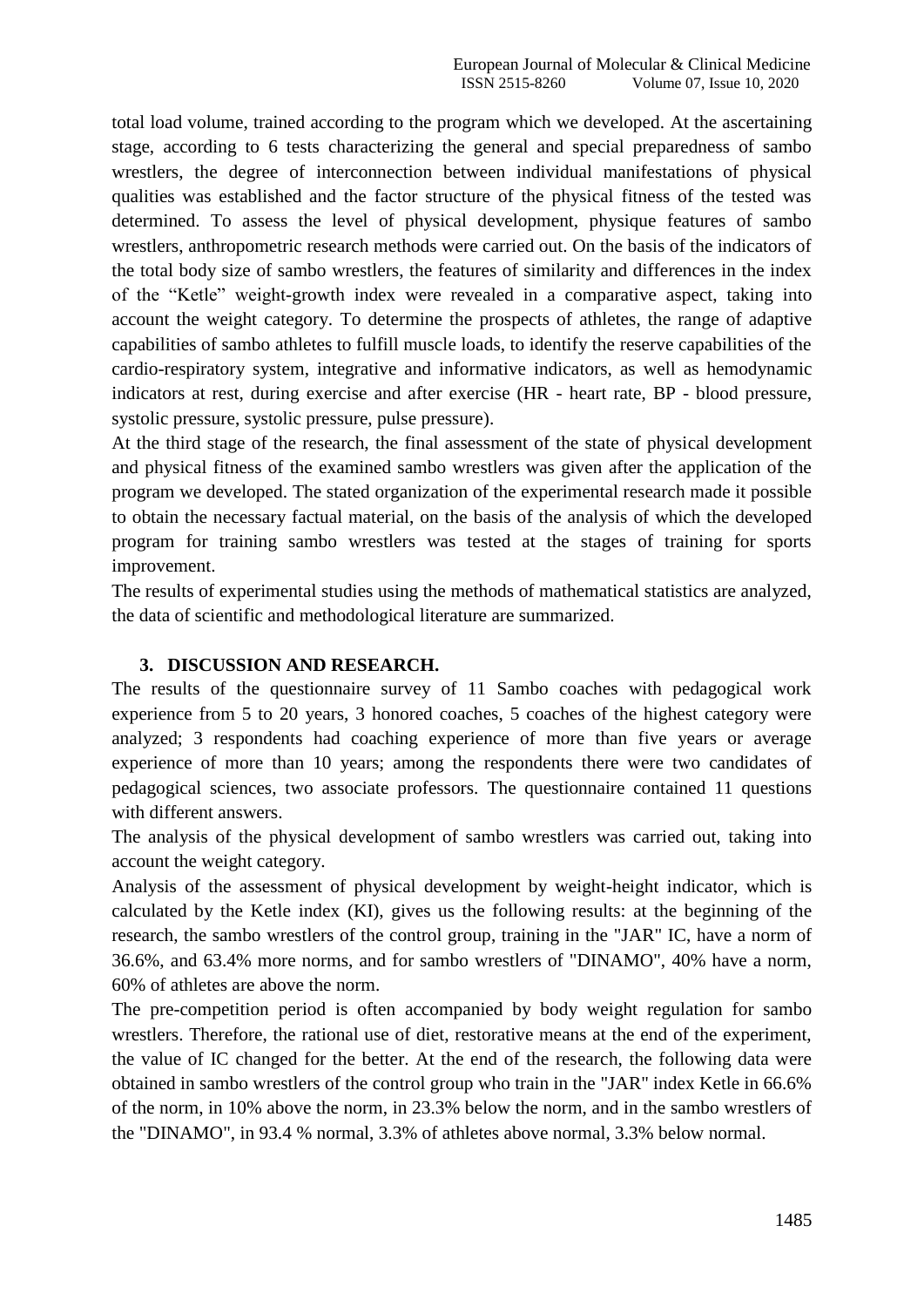minutes after

loading

To assess the reaction of the cardiovascular system to a two-step load, the analysis of hemodynamic indices of sambo wrestlers at the stage of sports improvement was carried out, which are presented in tables 1-, 2-, and 3-.

| Heart rate response of sambo wrestlers from the EG to a step load at the beginning of the<br>research |                       |  |  |  |                    |  |
|-------------------------------------------------------------------------------------------------------|-----------------------|--|--|--|--------------------|--|
|                                                                                                       | Heart rate indicators |  |  |  |                    |  |
| Wrestlers                                                                                             | <b>Before</b>         |  |  |  | After <sub>3</sub> |  |

 $\begin{array}{c|c}\n\text{Deding} \\
\end{array}$  1st stage 2nd stage After load

MSIC, n=2 72±6 97,5±4,5 150±8 122,5±16,5 73±4 MS, n=13 73,5±17,5 111±27 147,5±22,5 144±31 73±13 CMS n=15 71,5±9,5 107,5±17,5 158±22 127,5±38,5 82,5±12,5

| Table 1                                                                                   |  |
|-------------------------------------------------------------------------------------------|--|
| Leart rate response of sambo wrestlers from the EG to a step load at the beginning of the |  |
|                                                                                           |  |

| ını<br>Ω |
|----------|
|----------|

BP response of sambo wrestlers from the EG to a step load at the beginning of the research

|              | Blood pressure indicators |               |                 |                                  |  |  |  |  |
|--------------|---------------------------|---------------|-----------------|----------------------------------|--|--|--|--|
| Wrestlers    | Before loading            | During load   | After load      | After <sub>3</sub> minutes after |  |  |  |  |
|              |                           |               |                 | loading                          |  |  |  |  |
| $MSIC$ , n=2 | 115/80                    | 170/80        | 157,5/72,5      | $120/80 \pm 0/0$                 |  |  |  |  |
|              | $\pm$ 5/0                 | ±25/15        | ±12,5/17,5      |                                  |  |  |  |  |
| $MS$ , n=13  | 105/75                    | 165/77,5      | 147,5/72,5      | $110/70 \pm 10/10$               |  |  |  |  |
|              | ±15/15                    | $\pm 25/17,5$ | $\pm 27,5/12,5$ |                                  |  |  |  |  |
| $CMS$ n=15   | 115/75                    | 170/65        | 130/72,5        | 112,5/70                         |  |  |  |  |
|              | $\pm 15/5$                | ±25/15        | $\pm 30/17,5$   | ±12,5/10                         |  |  |  |  |

The average resting heart rate in our experiments was within 56-91 beats per minute, blood pressure averaged 120.5 / 80 mm Hg. In the first minutes after the start of the PWC170 test (1st loading stage), heart rate and blood pressure increased and amounted to 84-138 beats / min. and 160/80 mm Hg. Art. respectively. The increase in heart rate after the bicycleergometric test was 86-88%, and blood pressure 10-33%. Further observations showed that the recovery of the pulse in some subjects was completed in the 1st minute of rest, in others it was delayed up to the 3rd minute. A similar trend was recorded for changes in blood pressure values. It should be noted that in some athletes, the recovery of heart rate occurred after the expiration of 5 minutes indicated in the classical description of the test, which was a "find" of the research undertaken and the need for additional examination in order to exclude the state of overtraining and overvoltage of the CVS.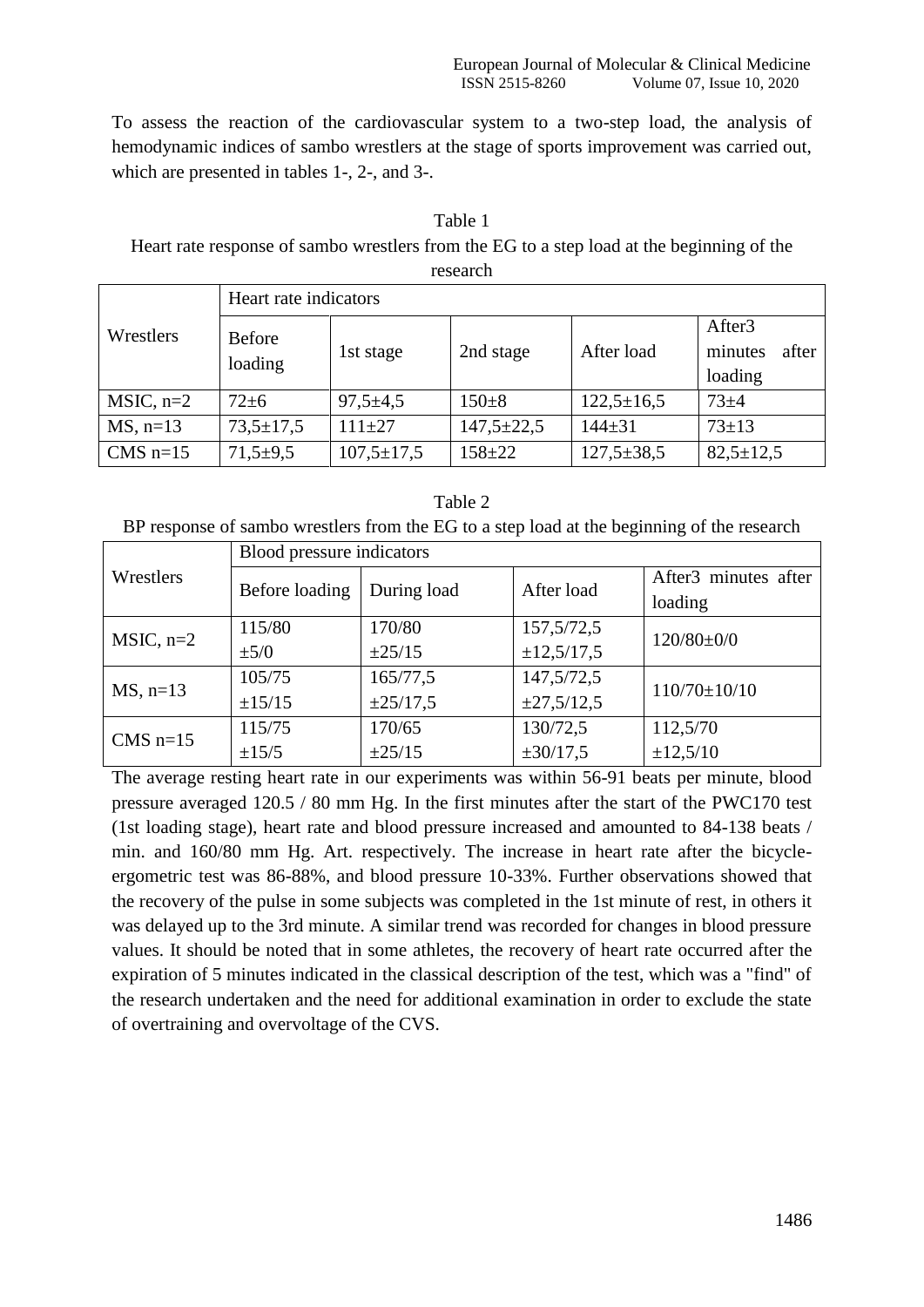| anje |  |
|------|--|
|      |  |

| Reaction of heart rate and blood pressure of sambo wrestlers from the EG at the end of the |  |
|--------------------------------------------------------------------------------------------|--|
| research to a step load                                                                    |  |

|               | Blood pressure indicators     |                    |                        |                                                |  |  |  |  |
|---------------|-------------------------------|--------------------|------------------------|------------------------------------------------|--|--|--|--|
| Wrestlers     | During load<br>Before loading |                    | After load             | After <sub>3</sub><br>minutes<br>after loading |  |  |  |  |
| $MSIC$ , n=5  | $110/70 \pm 5/0$              | $165/80 \pm 20/15$ | $155/70 \pm 10,5/10,5$ | $110/70 \pm 0/0$                               |  |  |  |  |
| $MS$ , n=10   | $115/75 \pm 15/15$            | 165/77,5           | 145/71                 | $110/70 \pm 5/5$                               |  |  |  |  |
|               |                               | ±15/17,5           | $\pm 20/12,5$          |                                                |  |  |  |  |
| CMS $n=15$    | $110/75 \pm 15/5$             | $170/65 \pm 20/15$ | $135/72 \pm 15/12,5$   |                                                |  |  |  |  |
|               | Heart rate indicators         |                    |                        |                                                |  |  |  |  |
| Wrestlers     | Before loading                | During load        | After load             | minutes<br>After <sub>3</sub>                  |  |  |  |  |
|               |                               |                    |                        | after loading                                  |  |  |  |  |
| $MSIC$ , n=5  | $70+10$                       | $145 \pm 15$       | $120 \pm 25$           | $70+8$                                         |  |  |  |  |
| $MC$ , $n=10$ | $73,5 \pm 17,5$               | $148 + 22$         | $130 \pm 30$           | $68 \pm 10$                                    |  |  |  |  |
| CMS $n=15$    | $72,5+9,5$                    | $150+20$           | $127,5+35$             | $80 \pm 10,5$                                  |  |  |  |  |

The table shows that at the end of the preparatory period sambo wrestlers differed in the level of physical working capacity. In 50% of sambo wrestlers, the level of functional capabilities can be considered increased. And 23.3% of sambo wrestlers had average indicators at this stage.

The foregoing indicates that the majority of sambo wrestlers spent the transition period quite rationally.

Optimization of training means through the use of short-term restorative massage after training loads on the days of struggle allowed us to correctly remove metabolic products, normalize hemodynamic parameters.

Table 4 Analysis of indicators of general and special physical fitness of sambo wrestlers in the experimental group

|                      | Sambo wrestlers of "DINAMO" - experimental group |               |                |                                |                              |                            |                            |  |  |  |
|----------------------|--------------------------------------------------|---------------|----------------|--------------------------------|------------------------------|----------------------------|----------------------------|--|--|--|
|                      |                                                  | Running       | Running        | climbing<br>$5-$<br>a<br>meter | Turns<br>on<br>for<br>throws | Signature<br>throws<br>for | Forward                    |  |  |  |
| At the start of the  |                                                  | 100<br>meters | 1000<br>meters | rope                           | speed (for 30)<br>seconds)   | (for<br>speed<br>$30$ sec) | somersaults<br>(in 30 sec) |  |  |  |
|                      | $\mu$                                            | 14,1          | 4,4            | 10,9                           | 37,2                         | 18,4                       | 24,6                       |  |  |  |
|                      | $\sigma$                                         | 0,38          | 0,20           | 0,65                           | 1,07                         | 1,30                       | 1,43                       |  |  |  |
|                      | $\upsilon$                                       | 2,68          | 4,47           | 5,97                           | 2,88                         | 7,08                       | 5,82                       |  |  |  |
| the research         | $\mu$                                            | 12,6          | 4,0            | 9,6                            | 37,5                         | 20,8                       | 25,8                       |  |  |  |
| arch<br>$\sigma$     | $\sigma$                                         | 0,44          | 0,39           | 0,32                           | 1,11                         | 0,92                       | 1,04                       |  |  |  |
| At the<br>end<br>٥P, | $\upsilon$                                       | 0,20          | 0,15           | 0,10                           | 1,22                         | 0,86                       | 1,08                       |  |  |  |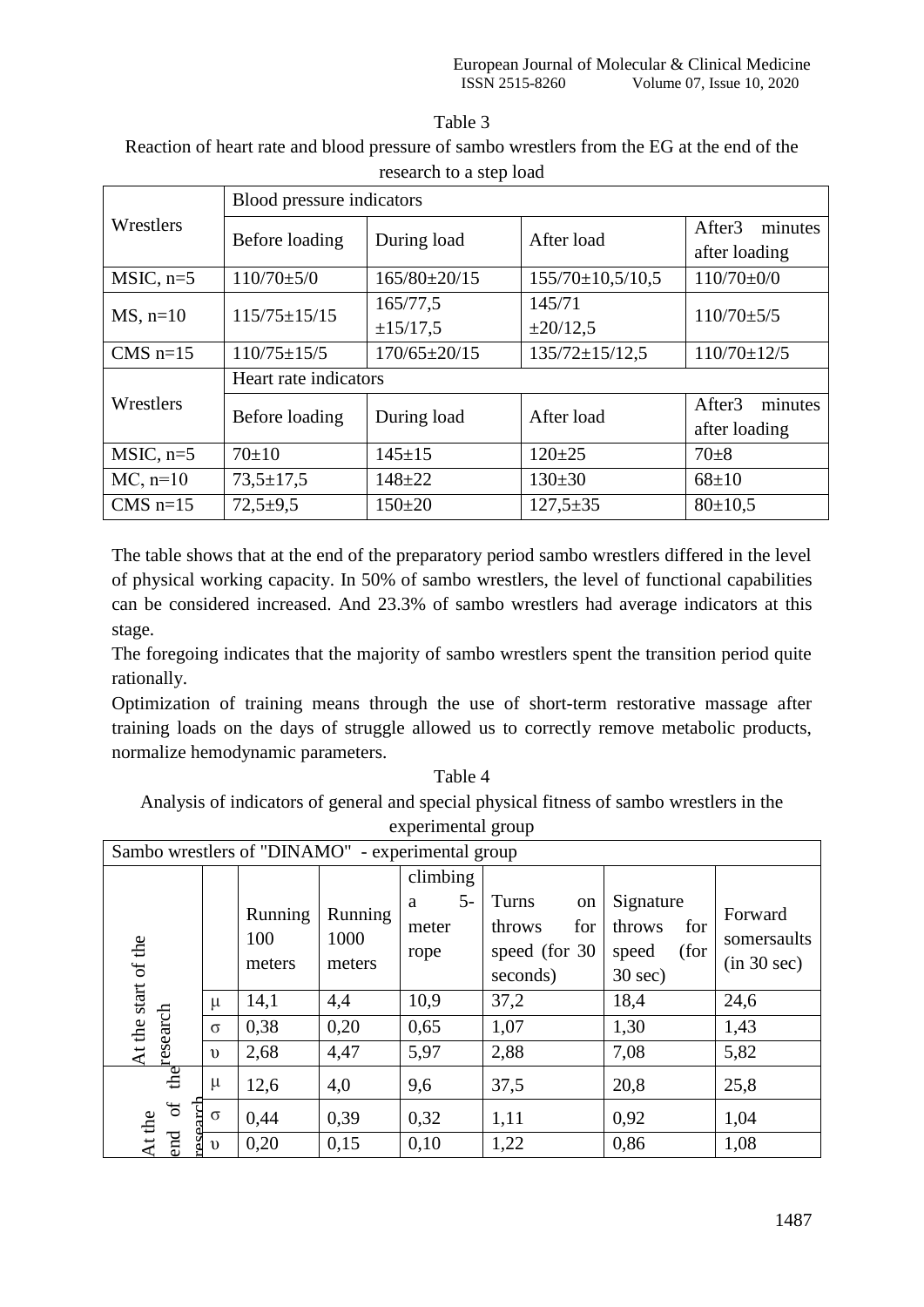Note: μ- arithmetic mean; σ- is the standard deviation; υ- the coefficient of variation.

In order to assess the effectiveness of the performance of technical and tactical actions of sambo wrestlers of "DINAMO", pedagogical observations were carried out during the precompetition and competitive periods of 2019 (September-December). Simultaneously, during this period, the use of training loads was monitored.

The parameters of the training loads were recorded in a special protocol. A total of 240 training sessions were analyzed. The purpose of this stage of the study was to study and evaluate the effectiveness of the load. The assessment of general physical fitness (GPP) and special physical fitness (SPP) of sambo wrestlers was carried out by means of a battery of tests characterizing different sides of the wrestlers' preparedness.

Experimental substantiation of the optimality of loads in microcycles showed its high efficiency in terms of increasing the level of their physical fitness.

The increase in the parameters of this side of readiness for the final stage of the experiment reached reliable values in terms of the time of the "five-stage training system".

So, in the CG the values "Running per 100m" were  $13.6 \pm 0.5$ , p $\leq 0.05$ , with an increase of 2.8%, in the EG -  $12.6 \pm 0.44$  with p $\leq 0.05$ , and an increase - 10.6%.

The average group indices at the final stage of the research were  $4.0 \pm 0.39$  in the test "Running for 1000m (min)" for sambo wrestlers in the experimental group, the increase was 9.1%, at p $\leq 0.05$ , and in the control group  $4.5 \pm 0.27$ , the 2.2%, at P $> 0.05$ .

A similar situation is observed in the average group indicators in the tests "Rope 5m (sec)", in the experimental group - 9.6  $\pm$  0.32s, with p≤0.05, the increase was -11.9%, in the control group - 11.1  $\pm$  1.01s), the increase was 0.9% at p > 0.05.

|                                            | Control group                          |                                       |                |              | Experimental group                     |                                       |                |        |
|--------------------------------------------|----------------------------------------|---------------------------------------|----------------|--------------|----------------------------------------|---------------------------------------|----------------|--------|
| Indicators                                 | before<br>exp.<br>$\bar{x} \pm \sigma$ | after<br>exp.<br>$\bar{x} \pm \sigma$ | growth<br>(% ) | $\mathbf{p}$ | before<br>exp.<br>$\bar{x} \pm \sigma$ | after<br>exp.<br>$\bar{x} \pm \sigma$ | growth<br>(% ) | p      |
| Running per<br>100m                        | 14<br>$\pm 0.54$                       | $13.6 \pm 0.5$                        | 2.8            | < 0.05       | $14.1 \pm 0.38$                        | 12.6<br>$\pm 0.44$                    | 10.6           | < 0.05 |
| Running for<br>1000m<br>(min)              | 4.6<br>$\pm 0.42$                      | $4.5 \pm 0.27$                        | 2.2            | >0.05        | $4.4 \pm 0.2$                          | $4.0 \pm 0.3$<br>9                    | 9.1            | < 0.05 |
| 5m<br>Rope<br>(sec)                        | 11.2<br>$\pm 1.05$                     | $11.1 \pm 1.0$<br>$\mathbf{1}$        | 0.9            | >0.05        | $10.9 \pm 0.65$                        | $9.6 \pm 0.3$<br>2                    | 11.9           | < 0.05 |
| Turns<br>on<br>speed<br>$(30 \text{ sec})$ | 37.8<br>$\pm 1.21$                     | $36.4 \pm 2.1$<br>3                   | 3.7            | < 0.05       | $37.2 \pm 1.07$                        | 37.5<br>$\pm 1.11$                    | 0.8            | < 0.05 |
| Signature<br>throws<br>for                 | 18.4<br>$\pm 1.19$                     | $19.2 \pm 1.3$<br>4                   | 4.3            | < 0.05       | $18.4 \pm 1.3$                         | 20.8<br>$\pm 0.92$                    | 13.04          | < 0.05 |

Table 5 Dynamic of changes in GPP and TFP indicators in the EG and CG ( $n = 30$ )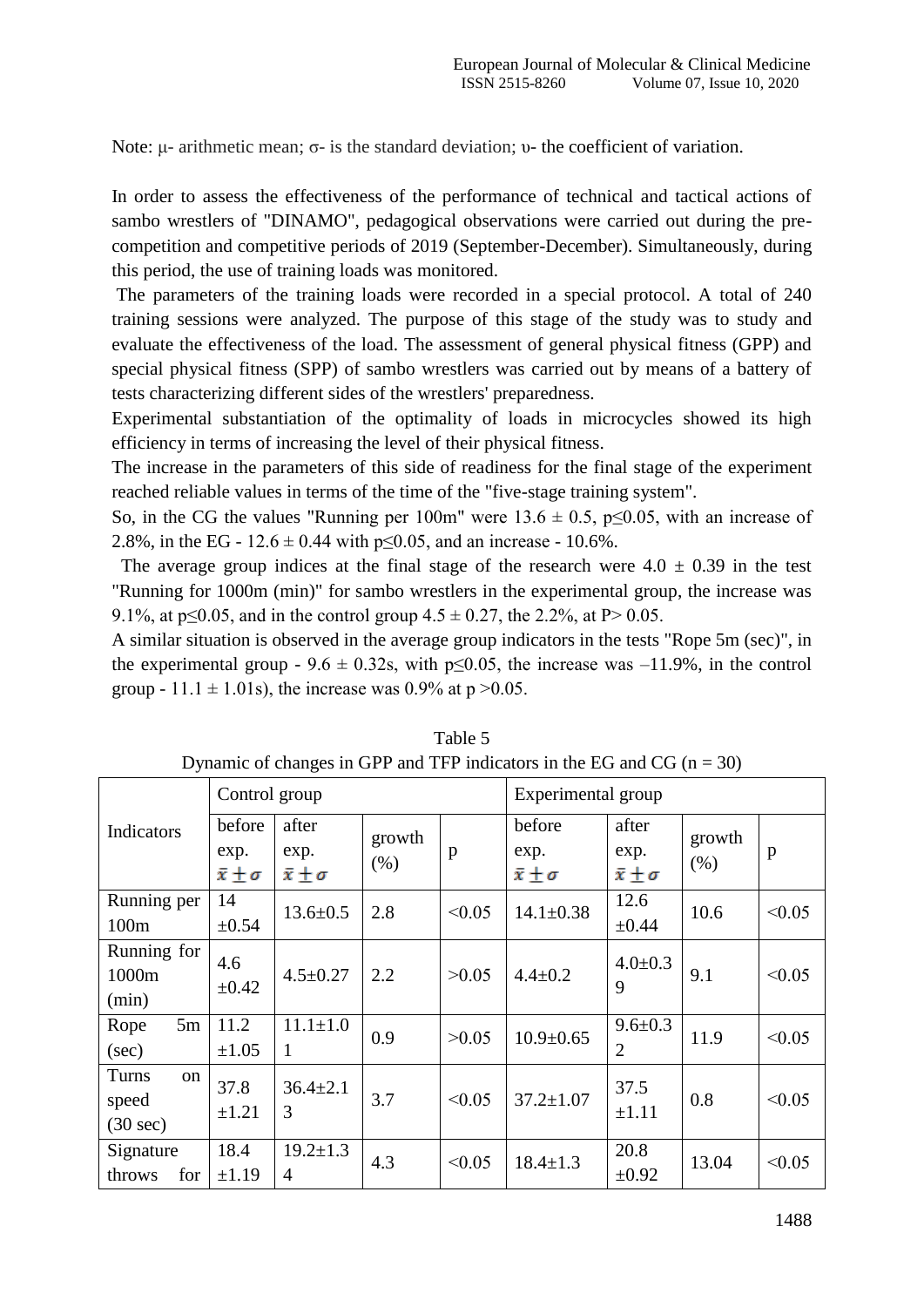| speed<br>$(30 \text{ sec})$        |                    |                |     |       |                 |               |     |        |
|------------------------------------|--------------------|----------------|-----|-------|-----------------|---------------|-----|--------|
| Somersaults<br>forward (30<br>sec) | 25.1<br>$\pm 1.03$ | $25.4 \pm 1.5$ | 1.Z | >0.05 | $24.6 \pm 1.43$ | 25.8<br>±1.04 | 4.9 | < 0.05 |

In the test "Turns for speed (30 sec)" - the increase in the EG was  $0.8\%$  times at p≤0.05, in the CG - the increase was  $3.7\%$  at p $\leq 0.05$ . Considering that among the exercises it increases special endurance, the experiment used such an exercise as "Crown throws for speed (30 sec)". In the EG, by the end of the experiment, the value reached  $20.8 \pm 0.92$ , at p≤0.05, the increase was 13.04%, in the CG - 19.2  $\pm$  1.34, at P≤0.05, the increase was 4.3%. Exercises for coordination, which are also part of the motor qualities of special endurance of a sambo wrestlers, are demonstrated in such an exercise as "Forward somersaults (30 sec)". At the final stage in the EG its value reached  $25.8 \pm 1.04$  at p $\leq 0.05$ , and the gain increased by 4.9%, in the CG - the gain was - 1.2%.

Table 6 Dynamic of changes in the number of turns and throws in fights in the EG and CG  $n = 30$ ,

|                 |               | Control group  |               | Experimental group |               |  |  |
|-----------------|---------------|----------------|---------------|--------------------|---------------|--|--|
| Indicators      |               | before<br>exp. | after<br>exp. | before<br>exp.     | after<br>exp. |  |  |
|                 |               | (quantity)     | (quantity)    | (quantity)         | (quantity)    |  |  |
| 1 <sup>st</sup> | Turns         | 3.9            | 3.6           | 5.1                | 4.3           |  |  |
| fight           | <b>Throws</b> | 3.6            | 2.8           | 2.5                | 3.3           |  |  |
| 2 <sup>nd</sup> | Turns         | 2.6            | 3.1           | 3                  | 3.9           |  |  |
| fight           | <b>Throws</b> | 2.2            | 2.3           | 1.7                | 3             |  |  |
| 3 <sup>rd</sup> | Turns         | 2.7            | 1.7           | 1.9                | 3.6           |  |  |
| fight           | <b>Throws</b> | 1.6            | 1.3           | 1.3                | 3.4           |  |  |
| 4 <sup>th</sup> | Turns         | 0.8            | 1.3           | 1.2                | 3.6           |  |  |
| fight           | <b>Throws</b> | 0.7            | 0.7           | 0.9                | 3             |  |  |
| 5 <sup>th</sup> | Turns         | 0.3            | 0.7           | 0.3                | 2.9           |  |  |
| fight           | <b>Throws</b> | 0.6            | 0.4           | 0.3                | 2.6           |  |  |

 $(x)$ 

The Dynamic of the number of turns in a series of fights in the control group at the beginning of the study had a tendency of sharp change with a decrease in the arithmetic mean quantitative indicator, after a certain rationalization of the training regime of sambo wrestlers in this group.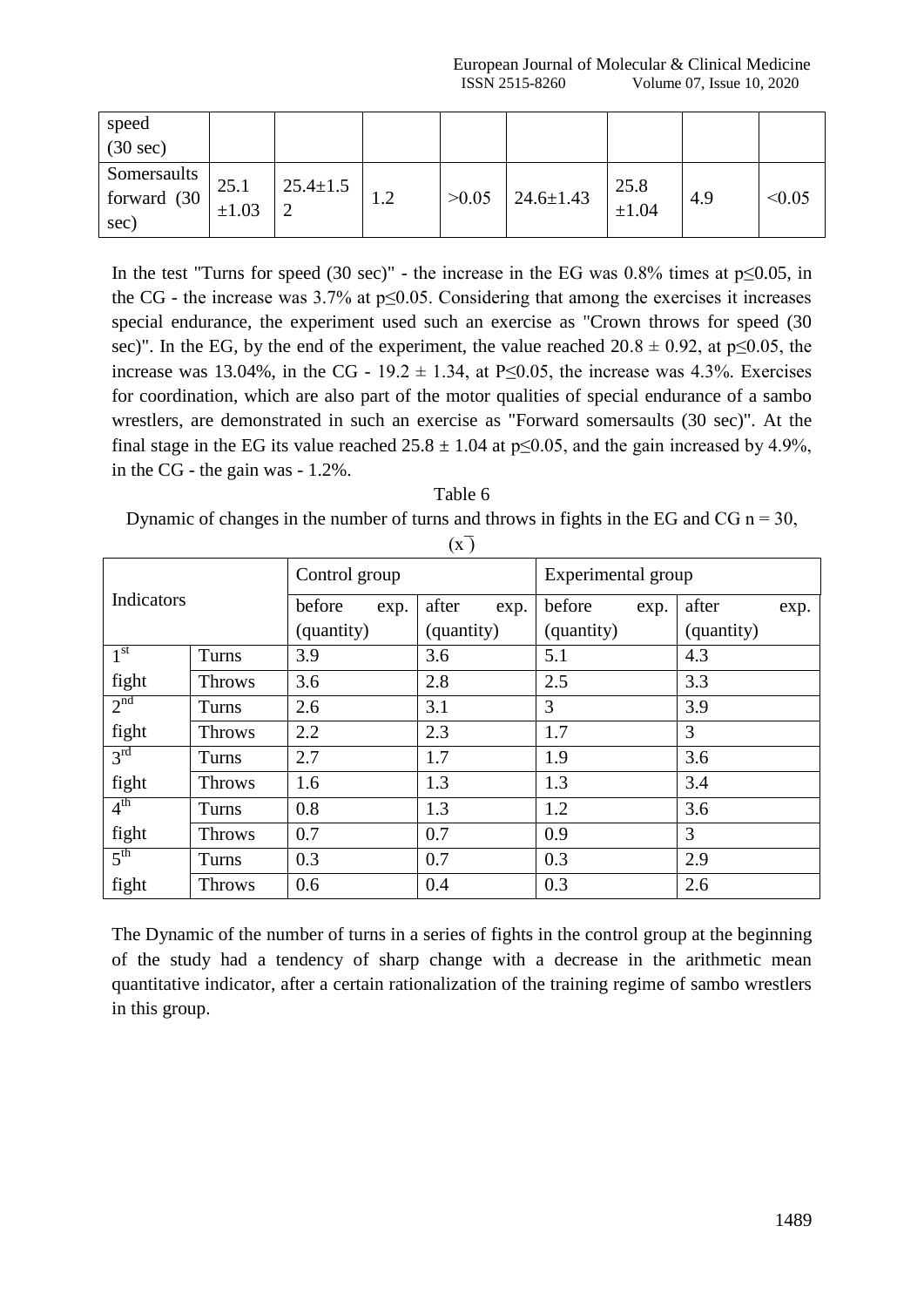

Fig-1. Dynamic of the number of turns in a series of contractions in the control group At the end of the study of twists in a series of contractions, he showed a smooth transition with a decrease in quantitative indicators, but still towards improvement in the 4th fight from 0.8 to 1.3; on the 5th fight from 0.3 to 0.7. At the end of the study, the participants in the control group could not overcome the five-stage load, since the optimization of training loads and means was introduced only for the sambo wrestlers of the experimental group.



Fig-2. Dynamic of the number of turns in a series of fights in the experimental group

The Dynamic of the number of turns in a series of fights in the experimental group at the beginning of the study also had a tendency to a sharp decrease in the arithmetic mean quantitative indicator, after optimization of the training loads and means of sambo wrestlers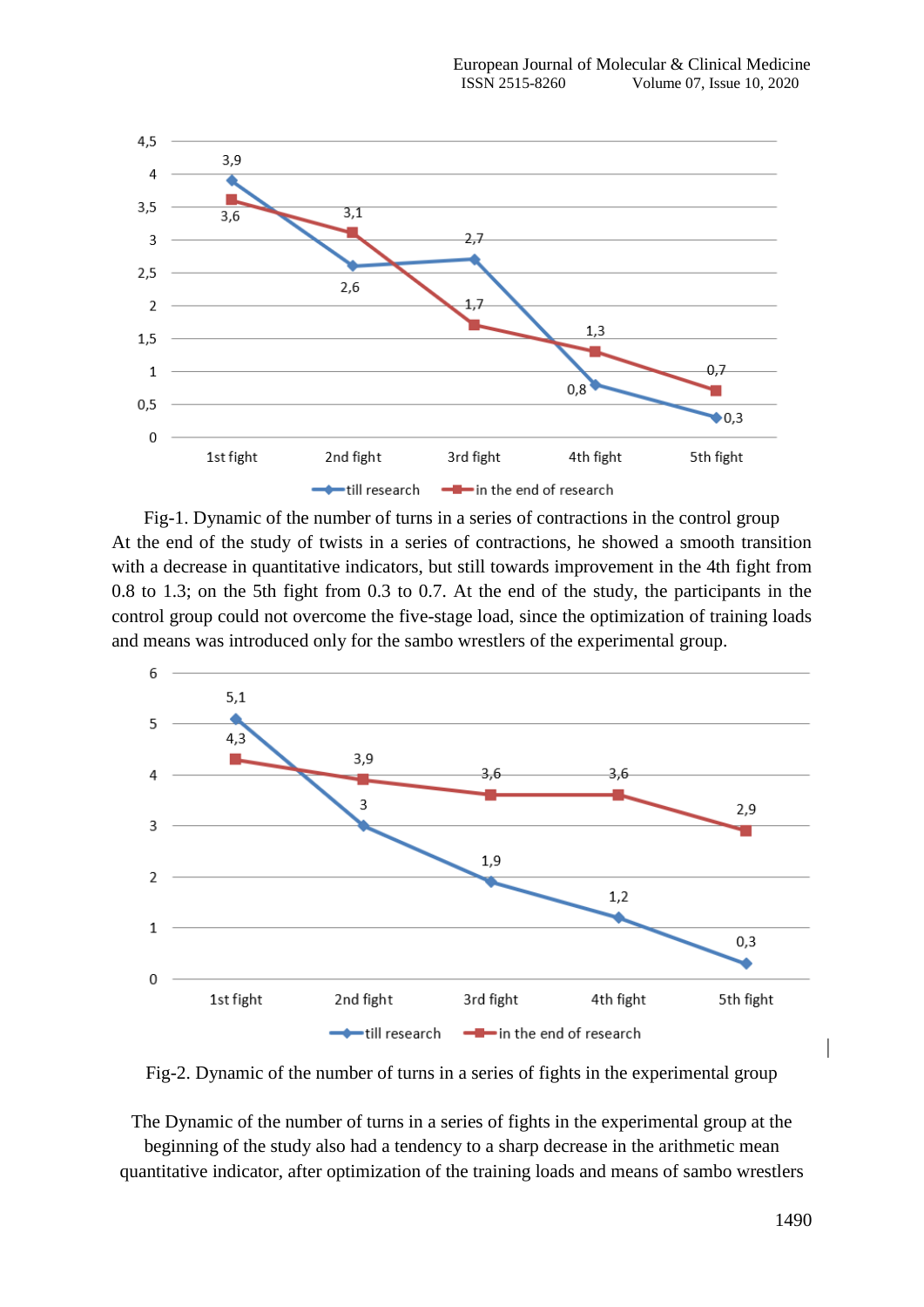of this group, at the end of the study the number of turns in a series of fights showed a smooth transition with stabilization towards improvement: a decrease in the indicator of the 1st bout speaks of the rational use of the strength qualities of sambo wrestlers, then there is a tendency to increase the quantitative indicators of turns, i.e., at the 2nd fight from 3 to 3.9, at the 3rd fight from 1.9 to 3, 6, at the 4th fight from 1.2 to 3.6, at the 5th fight from 0.3 to 2.9.



Fig-3. Dynamic of the number of throws in a series of fights in the control group

The Dynamic of the number of throws performed in a series of fights in the control group at the beginning of the study had a tendency to a sharp decrease in the arithmetic mean quantitative indicator, at the end of the study, throws in a series of fights showed a smooth transition with a decrease in the arithmetic mean quantitative indicators, but still it was determined towards improvement only on the 5th skirmish from 0.4 to 0.6.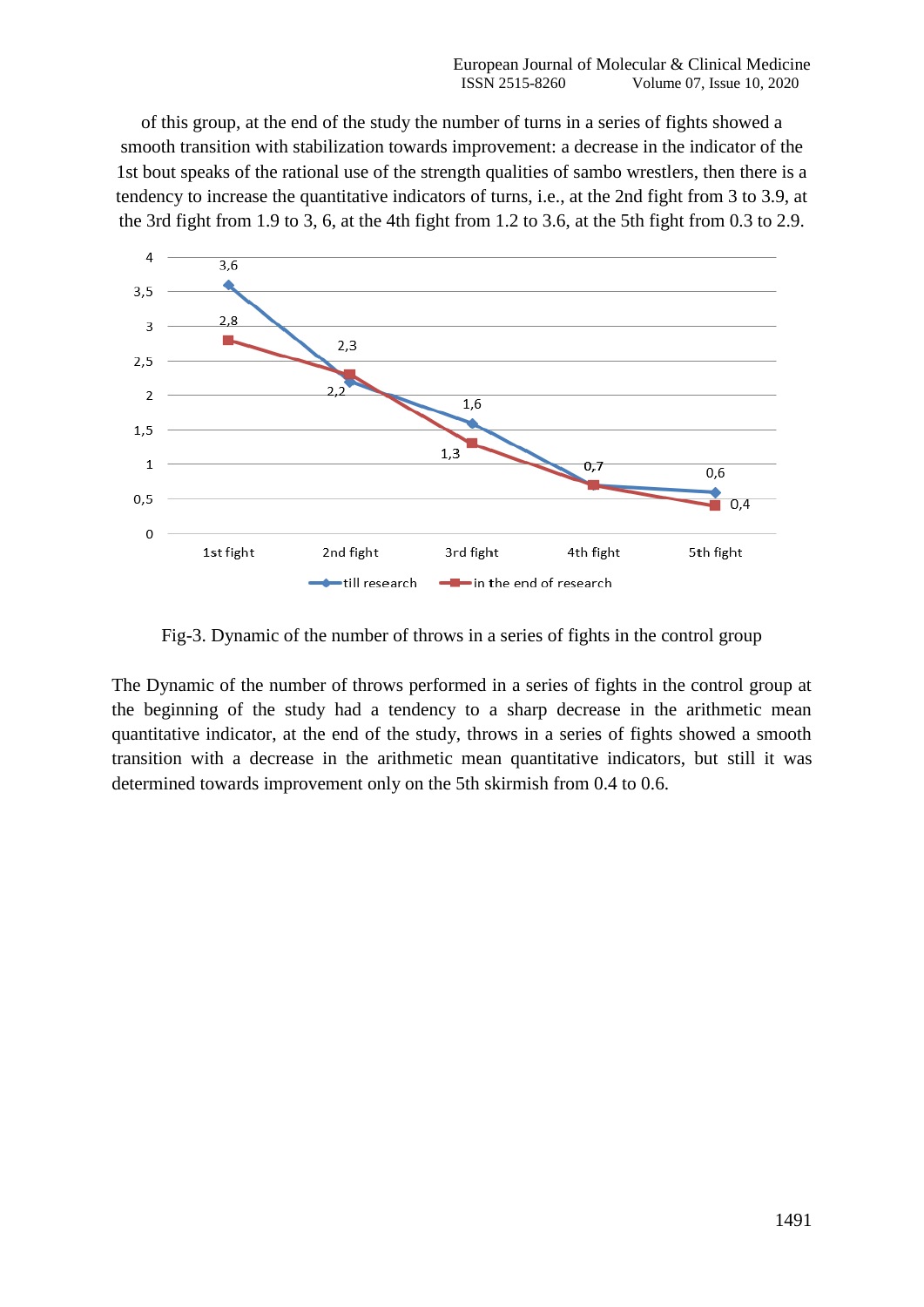

Fig- 4. Dynamic of the number of throws in a series of fights in the experimental group

The Dynamic of the number of throws fulfillment in a series of fights in the experimental group at the beginning of the study also had a tendency to a sharp decrease in the arithmetic mean quantitative indicator, after the use of a five-stage program of training loads and sports recovery massage, at the end of the study the number of throws in a series of fights among sambo wrestlers showed positive changes: at the 1st fight from 2.2 to 3.3, at the 2nd fight from 1.7 to 3, at the 3rd fight from 1.3 to 3.4, at the 4th fight from 0.9 to 3, in the 5th fight from 0.3 to 2.6.



Fig-5. Dynamic of GPP results in the control group (in seconds)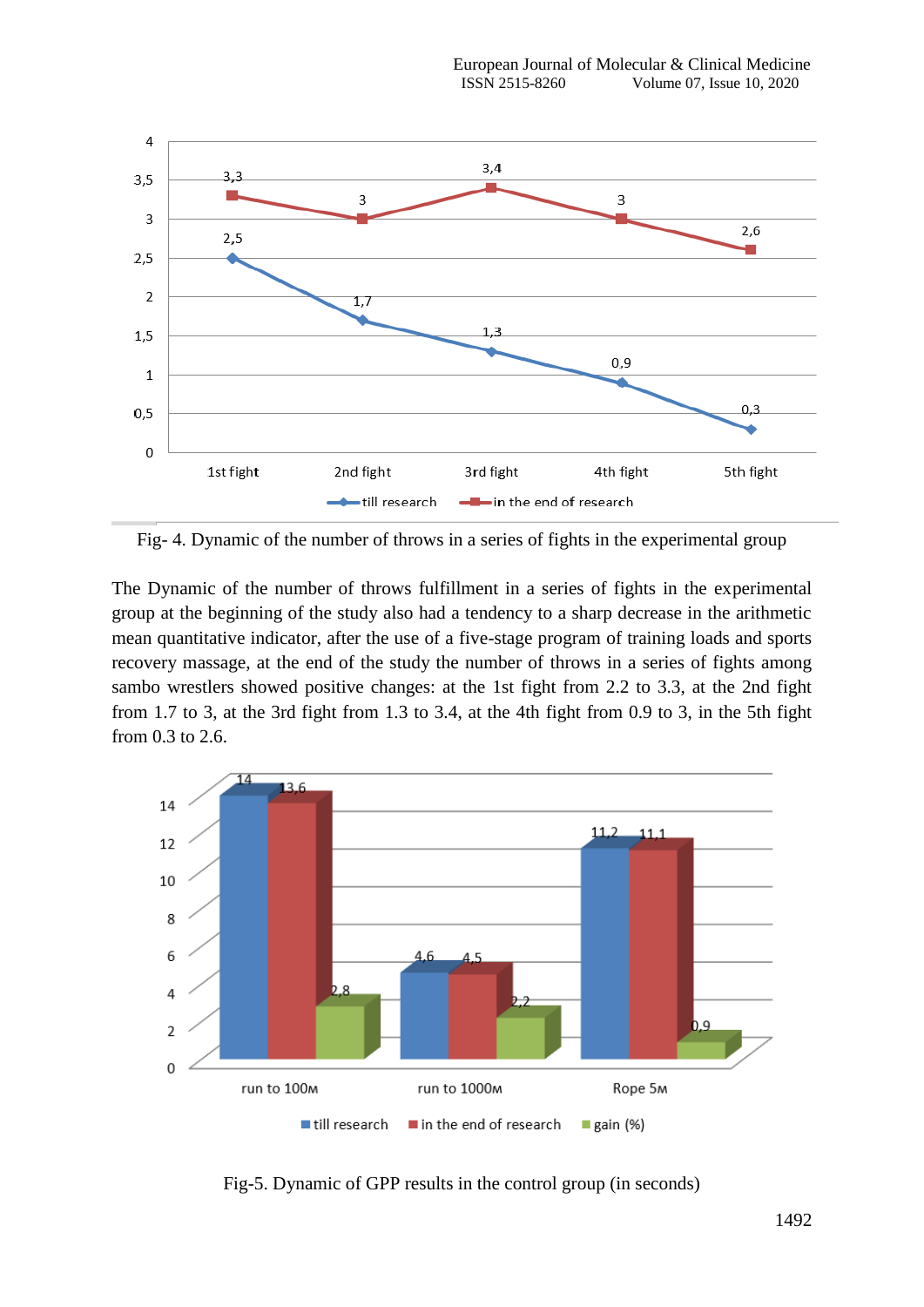The increase in the parameters of general physical readiness by the final stage of the experiment reached reliable values in terms of the time of the "five-stage system of training loads" fulfillment. The dynamic of the results of general physical readiness exercises among sambo wrestlers gave the following results: for sambo wrestlers in the control group, the arithmetic mean values in seconds of the exercises "Running for  $100m$ " were  $13.6 \pm 0.5$ , p≤0.05, with an increase of 2.8%, and among the sambo wrestlers of the experimental groups  $- 12.6 \pm 0.44$  with p $\leq 0.05$ , and the increase is 10.6%.



Fig-6. Dynamic of RPP results in the experimental group (in seconds)

The average group indicators at the final stage of the research were  $4.0 \pm 0.39$  in the test "Running for 1000m (min)" for the sambo wrestlers of the experimental group, the increase was 9.1%, at p≤0.05, and in the control group  $4.5 \pm 0.27$ , the increase was 2.2%, at P> 0.05. A similar situation is observed in the average group indicators in the tests "Rope 5m (sec)", in the experimental group - 9.6  $\pm$  0.32s, with p≤0.05, the increase was -11.9%, in the control group - 11.1  $\pm$  1.01s, the increase amounted to 0.9% at p > 0.05.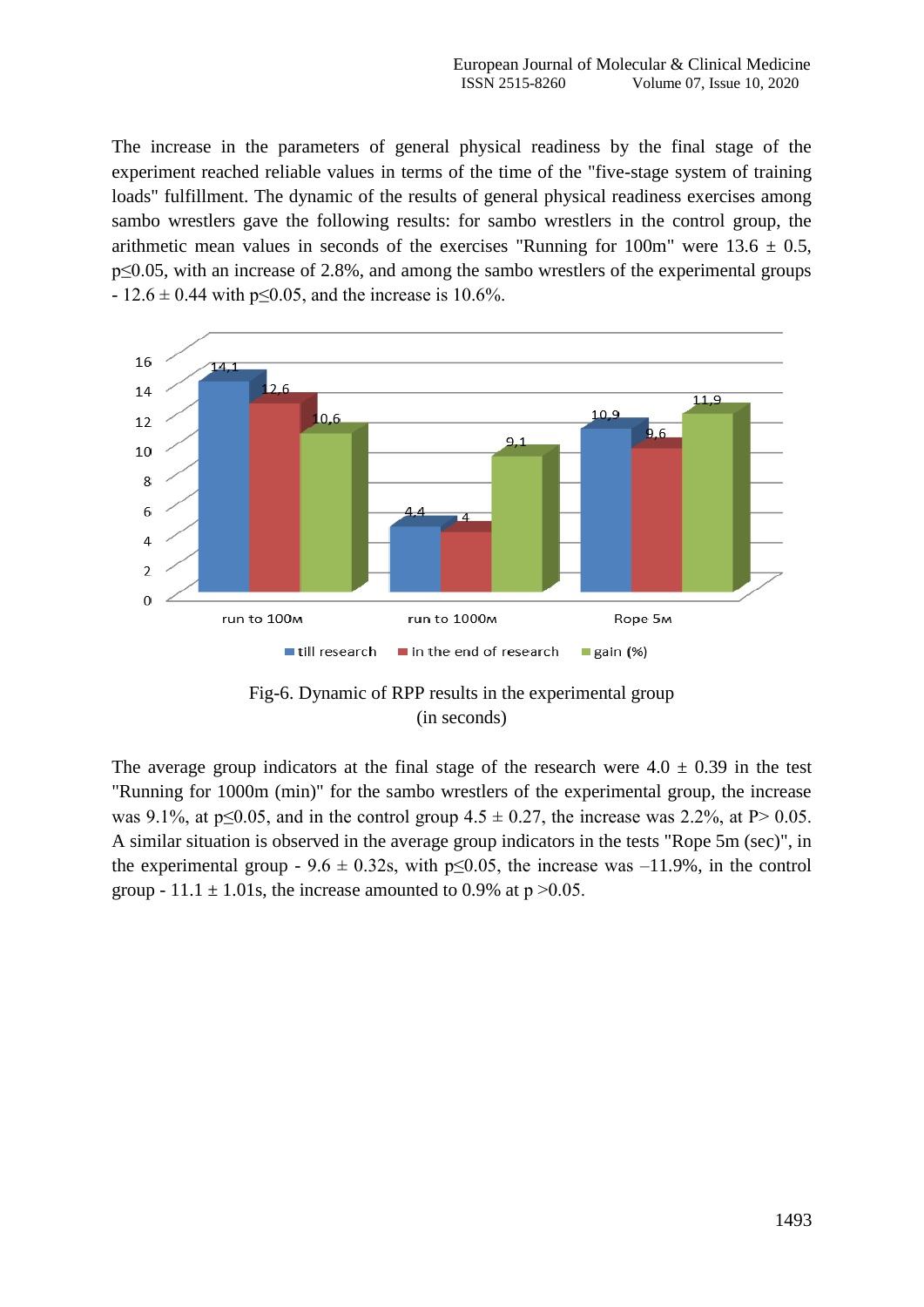

Fig-9. Dynamic of TFP results in the control group (number)

The increase in the parameters of special physical readiness by the final stage of the experiment reached reliable values in terms of the time of the "five-stage system of training" loads" fulfillment. The dynamic of the results of special physical readiness exercises among sambo wrestlers gave the following results: arithmetic mean values in the test "Turns for speed (30 sec)" - the increase in the EG was  $0.8\%$  times at  $p \le 0.05$ , in the CG - the increase was 3.7% at  $p \le 0.05$ .

Considering that among the exercises it increases special endurance, the experiment used such an exercise as "Crown throws at speed (30 sec)". In the EG by the end of the experiment the value reached the arithmetic mean quantitative indicator of  $20.8 \pm 0.92$ , with p≤0.05, the increase was 13.04%, in the CG - 19.2 ± 1.34, with P≤0.05, the increase was 4.3%.



Fig-10. Dynamic of TFP results of the experimental group (number)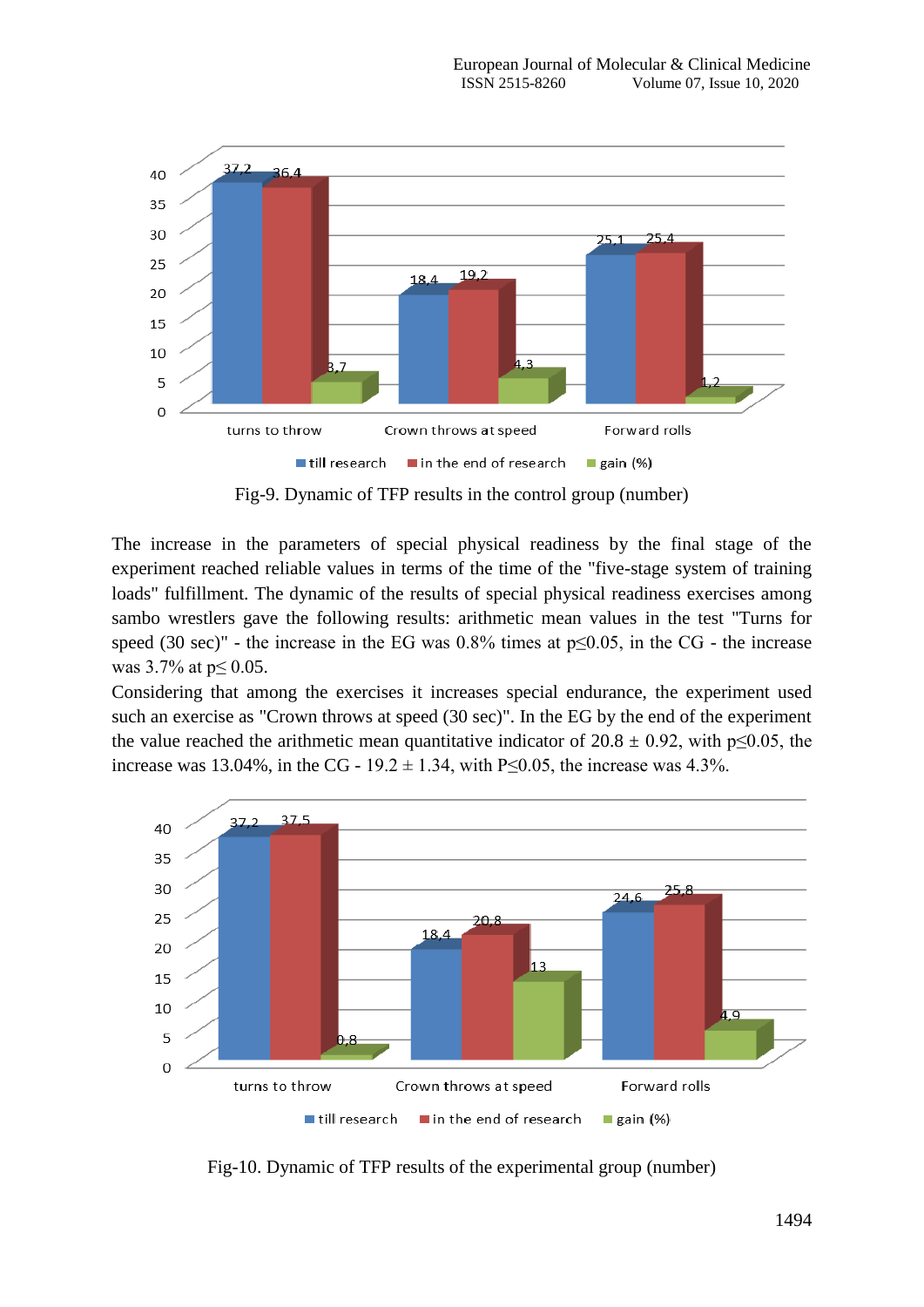Exercises for coordination, which are also part of the motor qualities of special endurance of a sambo wrestlers, were conducted and evaluated in such an exercise as "Forward rolls (number of rolls in 30 seconds)". At the final stage in the EG, its value reached  $25.8 \pm 1.04$  at  $p\leq 0.05$ , and the gain increased by 4.9%, in the CG the value reached 25.4  $\pm$  1.52 at p >0.05, with an increase - 1.2%.

## **4. CONCLUSION**

1. The analysis of scientific - methodical literature has shown that of the least studied aspects of international sambo wrestling, the optimization of training means and loads at the stage of preparation for sports improvement is practically not studied. Sambo, as a kind of combat sports, is a situational sport, characterized by a variable composition of motor actions. However, the place and significance among international types of wrestling have not yet been studied. In the available educational and methodological publications, the issue of increasing special physical training and special endurance has not been studied enough, important morphological and functional indicators that ensure the manifestation and development of physical abilities are not taken into account.

2. The results of the survey conducted among the leading coaches showed that the following are of the greatest importance in the structure of physical fitness of sambo wrestlers:

- 64% of coaches chose to use general physical training exercises "differently every day", and 36% recommend the use of cross. When asked about the use of physical loads in order to increase special physical readiness, 64% of coaches prefer to use SPP exercises "every day in different ways", and 36% of coaches recommend using training fights more often.

- When asked about the ratio of exercises of general physical readiness and special physical readiness used by coaches during training among sambo wrestlers, 55% of respondents prefer the ratio "30:70", 27% of respondents indicated the ratio of GPP / SPP -50: 50, and 9% the coaches noted the ratio - 80:20 and 70:30.

- Regarding the time interval of training bouts among sambo wrestlers, 36.4% of the surveyed coaches indicated the use of "5 or more fights for 3 minutes", or "10 fights for 2 minutes", 18.2% of respondents noted the use of 3 fights for 10 minutes, 9% chose the use of training contractions of 10 circles for 5 minutes. The unanimous opinion of the coaches on the need to use training fights indicates that this method of training is effective and aimed at developing the quality of endurance, the development of which will ensure greater efficiency of athletes.

3. At the initial stage of the research, the selection of participants in the experiment was carried out, who, based on the results of preliminary testing, were divided into control and experimental groups. According to the results of anthropometric research, the results of functional testing, the examined athletes were divided into control and experimental groups of 30 people each. The level of physical development of sambo wrestlers in the CG and the EG, calculated by the Ketle index, were the same and ranged from 36.7% - 40% corresponded to the norm, 60% -63.3% above the norm. The physical loads experienced by the participants in the control and experimental groups were homogeneous during testing.

4. Analysis of the Dynamic of the states of the sambo wrestlers' organism in microcycles from 6 to 10 days showed that it is extremely difficult to perform large loads of a developmental nature, since the body of athletes does not have time to fully recover. In a six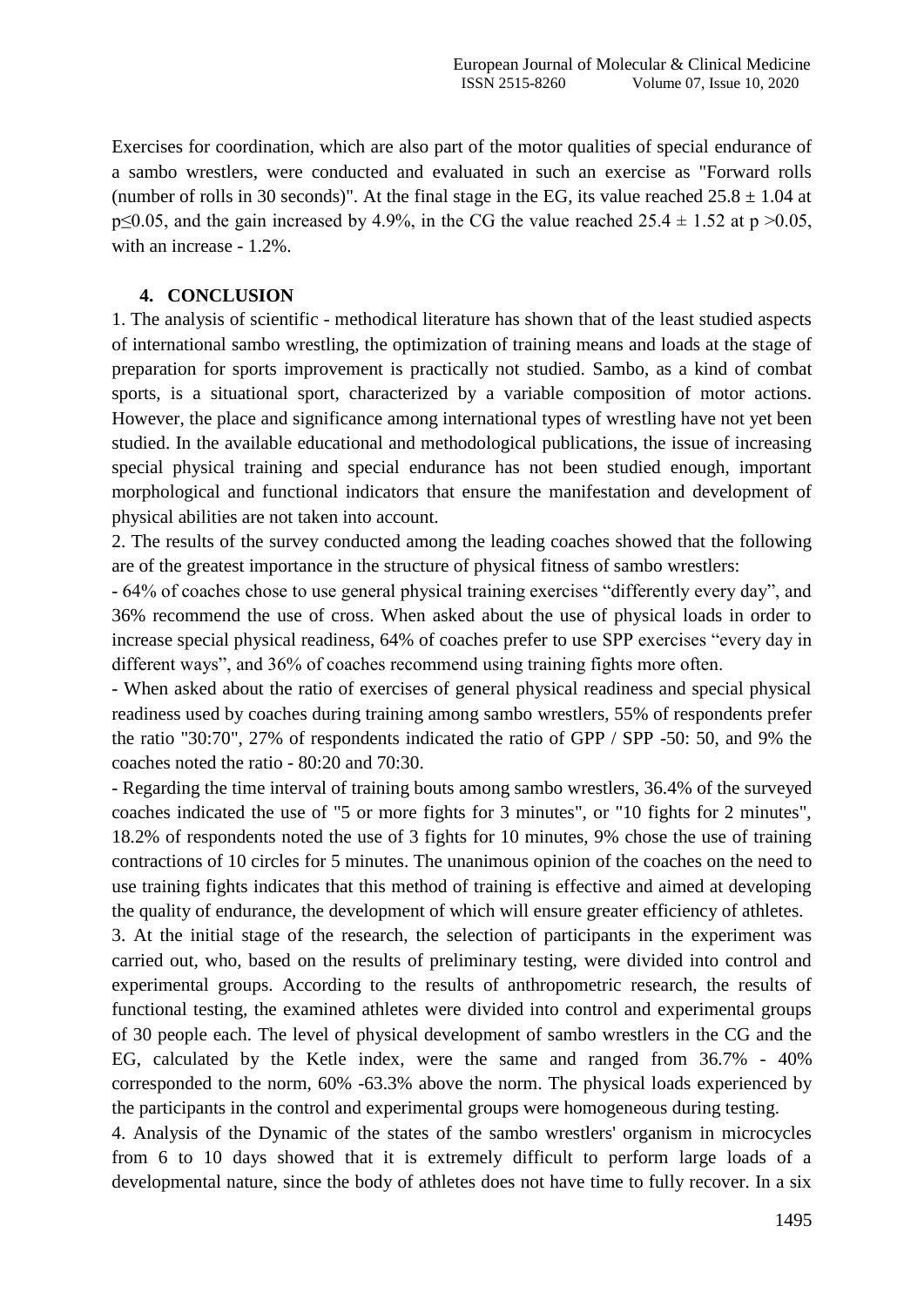and especially in a ten-day microcycle, the use of one developmental training is quite sufficient.

5. The analysis of hemodynamic parameters after training loads of different power was carried out. The average resting heart rate in our experiments was in the range of 56-91 beats per minute, blood pressure averaged 120.5 / 80 mm Hg, with a load of highly qualified sambo wrestlers, blood pressure ranged from 165/77 - 170/80. In the first minutes after the start of the first exercise test, heart rate and blood pressure increased and amounted to 84-138 beats / min. and 160/80 mm. rt. Art. respectively. The increase in heart rate after performing the functional test was 86-88%, and blood pressure 10-33%. Further observations showed that the recovery of the pulse in some subjects completed in the 1st minute of rest, in others it was delayed up to the 3rd minute. A similar trend was recorded for the change in blood pressure values.

6. The use of short-term restorative massage after training loads promoted the elimination of metabolic products, the normalization of hemodynamic parameters on load, contributing to an increase in the functional state of the cardiovascular system. As a result, the restoration of the executive systems of the body of athletes and the achievement of psychological comfort were achieved.

7. Approbation of the experimental program for training wrestlers showed its high efficiency in terms of increasing the level of their general and special physical fitness. In the experimental program, the training process, built on the basis of the "five-stage system of training loads" by the final stage of the experiment, reached reliable values:

A) "Turns for speed (30 sec)" - the increase in the EG was 0.8% at p≤0.05, in the CG - the increase was 3.7% at p≤0.05.

B) Among the exercises that increase special endurance, in the experiment "Crown throws for speed (30 sec)" were used. Thus, its value in the EG by the end of the experiment reached the arithmetic mean quantitative indicator  $20.8 \pm 0.92$ , at p $\leq 0.05$ , the increase was 13.04%, in the CG - 19.2  $\pm$  1.34, at p<0,05, an increase of 4.3%.

c) The indicator "Run per 1000m (min)" was  $4.0 \pm 0.39$  s for the sambo wrestlers of the experimental group, the increase was 9.1%, with  $p < 0.05$ , and in the control group  $4.5 \pm 0$ , 27, increase - 2.2%, with  $p > 0.05$ . In the test "Climbing a rope (5m.)", In the experimental group - 9.6  $\pm$  0.32 s, with p < 0.05, the increase was -11.9%, in the control group - 11.1  $\pm$ 1.01 s, the increase was 0.9% with  $p > 0.05$ .

8. The developed training program can be used as an optimization of training means at the stage of sports improvement, which increases the effectiveness of special endurance and technical-tactical mastery of sambo wrestlers in the pre-competition period.

## **5. REFERENCE**

- [1] Bondarchuk T.V. Self-regulation of the mental state of highly qualified athletes / Theory and practice of physical culture. - 2006. No. 2. P. 39-41.
- [2] Bulanov Yu.B. Anabolism without drugs 2 Tver, 2003. P. 168.
- [3] Dubrovsky V. I. Hygiene of physical education and sports. M .: Vlados, 2003. 512 p.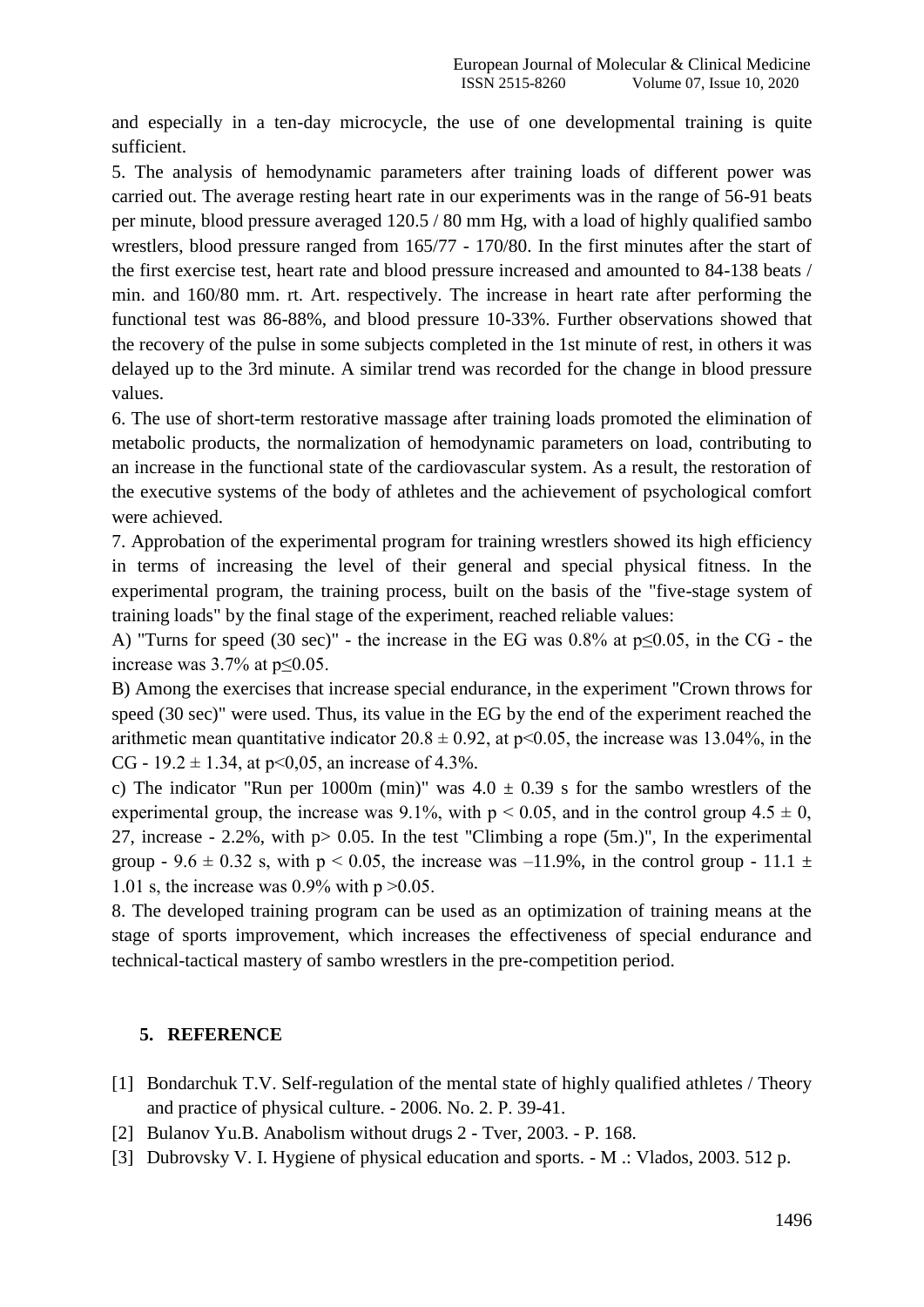- [4] Ermakov, V.A. Principles and conditions for organizing the educational and training process in the groups of sports and recreation training in sambo wrestling / V.A. Ermakov, R.N. Lomivorotov // Bulletin of the Tula State. un-that. Physical Culture. Sport. - 2015. - No. 2.- 49-55.
- [5] Gogunov E.N. Psychology of physical education and sport: a textbook for students of higher educational institutions. - M .: Publishing center "Academy", 2000. 288 p.
- [6] [http://sportfiction.ru/magazine/vestnik-sportivnoy-nauki/?SHOWALL\\_3=1;](http://sportfiction.ru/magazine/vestnik-sportivnoy-nauki/?SHOWALL_3=1)
- [7] [https://cyberleninka.ru/article/n/adaptatsiya-bortsov-k-sorevnovatelnoy-nagruzke;](https://cyberleninka.ru/article/n/adaptatsiya-bortsov-k-sorevnovatelnoy-nagruzke)
- [8] [https://cyberleninka.ru/article/n/osobennosti-integralnoy-sistemy-podgotovki-v](https://cyberleninka.ru/article/n/osobennosti-integralnoy-sistemy-podgotovki-v-thekvondo-na-etape-vysshego-sportivnogo-masterstva)[thekvondo-na-etape-vysshego-sportivnogo-masterstva;](https://cyberleninka.ru/article/n/osobennosti-integralnoy-sistemy-podgotovki-v-thekvondo-na-etape-vysshego-sportivnogo-masterstva)
- [9] [https://www.dissercat.com/content/psikhologicheskaya-podgotovka-bortsov](https://www.dissercat.com/content/psikhologicheskaya-podgotovka-bortsov-razlichnogo-temperamenta-na-predsorevnovatelnom-etape-)[razlichnogo-temperamenta-na-predsorevnovatelnom-etape-;](https://www.dissercat.com/content/psikhologicheskaya-podgotovka-bortsov-razlichnogo-temperamenta-na-predsorevnovatelnom-etape-)
- [10] Ishkov A.V. Training of martial arts in combat sambo using technical means: author. dis. Cand. ped. sciences / A.V. Ishkov. - M., 2004 .-- 23 p.
- [11] Kondakov A.M. Technical and tactical training of 11-12 year old sambists by means of special coordination exercises taking into account weight categories: abstract of Ph.D. dis. Cand. ped. Sciences / A.M. Kondakov. - Omsk, 2010 - 24 p.
- [12] Ksendozov V.O. Relaxation as a method of rehabilitation for athletes M., 2005.33 p.
- [13] Loshchinov V.N. Recovery of muscular working capacity as a factor in achieving the highest sports results. Theory and practice of physical culture. - 2006. No. 7. P.55-58.
- [14] Matveev L.P. Theory and methodology of physical culture. Introduction to the subject: a textbook for universities. - SPb., M .: Publishing house "Omega", 2004. - 160 p.
- [15] Nazarenko D.Yu. Features of training young wrestlers during their transition to "adult sport" // State and prospects of improving physical culture in the education system: Materials of the international. scientific-practical conf. Part 1. - Omsk, 1998. - p. 135- 137.
- [16] Nikitushkin, V.G. Modern training of young athletes: method. allowance -M .: Department of Physical Culture and Sports of Moscow, 2009. - 116 p.
- [17] Platonov V.N. The system of training athletes in Olympic sports. General theory and its practical applications - Kiev: Olympic Literature, 2004. 808 p.
- [18] Rapoport O.A. Integration of physical and psychological training of sambo wrestlers at the stage of initial sports specialization: author. dis. Ph.D.-Krasnoyarsk, 2005 .-- 23 p.
- [19] Tarasenko M.V. Means of recovery and adaptation to loads in the process of precompetitive training of weightlifters - M., 2000.33 p.
- [20] Titarenko E.V. Means of psychoregulation in the professional training of specialists in the field of physical culture / Titarenko E.V. // Theory and practice of physical culture. - 2007. No. 6. P.30-34.
- [21] Tumanyan, G.S. Individual training of wrestlers of various weight categories / G.S. Tumanyan // On the wrestling carpet: Sat. Art. - Moscow, 1969.- p. 62-73.
- [22] Tumanyan, G.S. School of mastery of wrestlers, judokas and sambo wrestlers: a textbook for university students / G.S. Tumanyan. - Moscow: Academy, 2006. - 591 p .: ill. - Bibliography: p. 585-586.